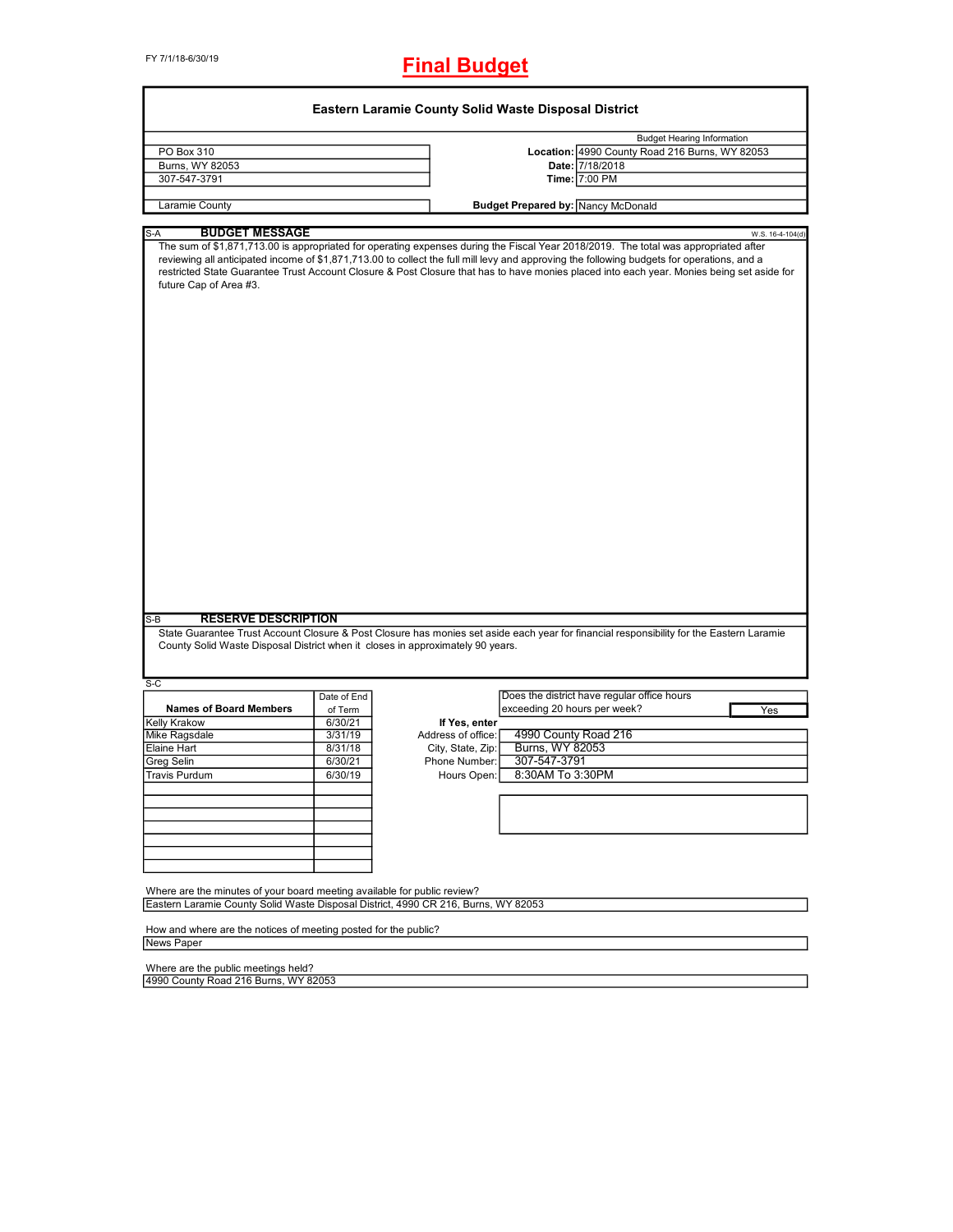## **FINAL BUDGET SUMMARY**

|       | <b>OVERVIEW</b>                                                             | 2016-2017<br>Actual | 2017-2018<br>Estimated | 2018-2019<br>Proposed | <b>Final Approval</b> |
|-------|-----------------------------------------------------------------------------|---------------------|------------------------|-----------------------|-----------------------|
| $S-1$ |                                                                             | \$710,661           | \$2,002,871            | \$710,000             | \$710,000             |
| $S-2$ | <b>Total Budgeted Expenditures</b><br><b>Total Principal to Pay on Debt</b> | \$0                 | \$75,837               | \$152,813             | \$152,813             |
| $S-3$ | <b>Total Change to Restricted Funds</b>                                     | \$0                 | \$0                    | \$10,000              | \$10,000              |
| $S-4$ | <b>Total General Fund and Forecasted Revenues Available</b>                 | \$2,551,492         | \$2,669,894            | \$1,871,713           | \$1,871,713           |
| $S-5$ | Amount requested from County Commissioners                                  | \$604,087           | \$559,015              | \$710,000             | \$710,000             |
| $S-6$ | <b>Additional Funding Needed:</b>                                           |                     |                        | \$0                   | \$0                   |

|        |                                            | 2016-2017   | 2017-2018                                            | 2018-2019   |                       |
|--------|--------------------------------------------|-------------|------------------------------------------------------|-------------|-----------------------|
|        | <b>REVENUE SUMMARY</b>                     | Actual      | Estimated                                            | Proposed    | <b>Final Approval</b> |
|        |                                            |             |                                                      |             |                       |
| $S-7$  | <b>Operating Revenues</b>                  | \$242,587   | \$312,588                                            | \$301,000   | \$301,000             |
| $S-8$  | Tax levy (From the County Treasurer)       | \$540,869   | \$489.511                                            | \$630,000   | \$630,000             |
| $S-9$  | <b>Government Support</b>                  | \$0         | \$0                                                  | \$0         | \$0                   |
| $S-10$ | Grants                                     | \$0         | \$0                                                  | \$0         | \$0                   |
| $S-11$ | Other County Support (Not from Co. Treas.) | \$63,218    | \$69,504                                             | \$80,000    | \$80,000              |
| $S-12$ | <b>Miscellaneous</b>                       | \$37,373    | \$130,846                                            | \$227,000   | \$227,000             |
| $S-13$ | <b>Other Forecasted Revenue</b>            | \$0         | \$0                                                  | \$0         | \$0                   |
|        |                                            |             |                                                      |             |                       |
| $S-14$ | <b>Total Revenue</b>                       | \$884,047   | \$1,002,449                                          | \$1,238,000 | \$1,238,000           |
|        | FY 7/1/18-6/30/19                          |             | Eastern Laramie County Solid Waste Disposal District |             |                       |
|        | <b>EXPENDITURE SUMMARY</b>                 | 2016-2017   | 2017-2018                                            | 2018-2019   | Final Approval        |
|        |                                            | Actual      | Estimated                                            | Proposed    |                       |
| $S-15$ | <b>Capital Outlay</b>                      | \$0         | \$1,572,583                                          | \$0         | \$0                   |
| $S-16$ | <b>Interest and Fees On Debt</b>           | \$0         | \$11,047                                             | \$20,082    | \$20,082              |
| $S-17$ | Administration                             | \$143,293   | \$124,455                                            | \$150,000   | \$150,000             |
| $S-18$ | <b>Operations</b>                          | \$488,795   | \$216,219                                            | \$447,618   | \$447,618             |
| $S-19$ | <b>Indirect Costs</b>                      | \$78,573    | \$78,567                                             | \$92,300    | \$92,300              |
|        |                                            |             |                                                      |             |                       |
| $S-20$ | <b>Total Expenditures</b>                  | \$710,661   | \$2,002,871                                          | \$710,000   | \$710,000             |
|        |                                            |             |                                                      |             |                       |
|        | <b>DEBT SUMMARY</b>                        | 2016-2017   | 2017-2018                                            | 2018-2019   | <b>Final Approval</b> |
|        |                                            | Actual      | Estimated                                            | Proposed    |                       |
| $S-21$ | <b>Principal Paid on Debt</b>              | \$0         | \$75,837                                             | \$152,813   | \$152,813             |
|        |                                            |             |                                                      |             |                       |
|        | <b>CASH AND INVESTMENTS</b>                | 2016-2017   | 2017-2018                                            | 2018-2019   | Final Approval        |
|        |                                            | Actual      | Estimated                                            | Proposed    |                       |
|        |                                            |             |                                                      |             |                       |
| $S-22$ | <b>TOTAL GENERAL FUNDS</b>                 | \$1,667,445 | \$1,667,445                                          | \$633,713   | \$633,713             |
|        |                                            |             |                                                      |             |                       |
|        | <b>Summary of Reserve Funds</b>            |             |                                                      |             |                       |

| $S-23$ | <b>Beginning Balance in Reserve Accounts</b> |          |          |          |                       |
|--------|----------------------------------------------|----------|----------|----------|-----------------------|
| $S-24$ | a. Depreciation Reserve                      | \$0      | \$0      | \$0      | \$0                   |
| $S-25$ | b. Other Reserve                             | \$80,000 | \$80,000 | \$80,000 | \$80,000              |
| $S-26$ | c. Emergency Reserve (Cash)                  | \$0      | \$0      | \$0      | \$0                   |
|        | Total Reserves (a+b+c)                       | \$80,000 | \$80,000 | \$80,000 | \$80,000              |
| $S-27$ | Amount to be added                           |          |          |          |                       |
| $S-28$ | a. Depreciation Reserve                      | \$0      | \$0      | \$0      | \$0                   |
| $S-29$ | b. Other Reserve                             | \$0      | \$0      | \$10,000 | \$10,000              |
| $S-30$ | c. Emergency Reserve (Cash)                  | \$0      | \$0      | \$0      | \$0                   |
|        | Total to be added (a+b+c)                    | \$0      | SO       | \$10,000 | \$10,000              |
|        |                                              |          |          |          |                       |
| $S-31$ | Subtotal                                     | \$80,000 | \$80,000 | \$90,000 | \$90,000              |
| $S-32$ | Less Total to be spent                       | \$0      | 80       | \$0      | \$0                   |
| $S-33$ | TOTAL RESERVES AT END OF FISCAL YEAR         | \$80,000 | \$80,000 | \$90,000 | \$90,000              |
|        |                                              |          |          |          | <b>End of Summary</b> |

Date adopted by Special District 7/18/2018

*Budget Officer / District Official (if not same as "Submitted by")*

Burns, WY 82053 **DISTRICT ADDRESS:** PO Box 310 **PREPARED BY:** Nancy McDonald

**DISTRICT PHONE:** 307-547-3791

1/29/18 *Form approved by Wyoming Department of Audit, Public Funds Division Prepared in compliance with the Uniform Municipal Fiscal Procedures Act (W.S. 16-4-101 through 124) as it applies.*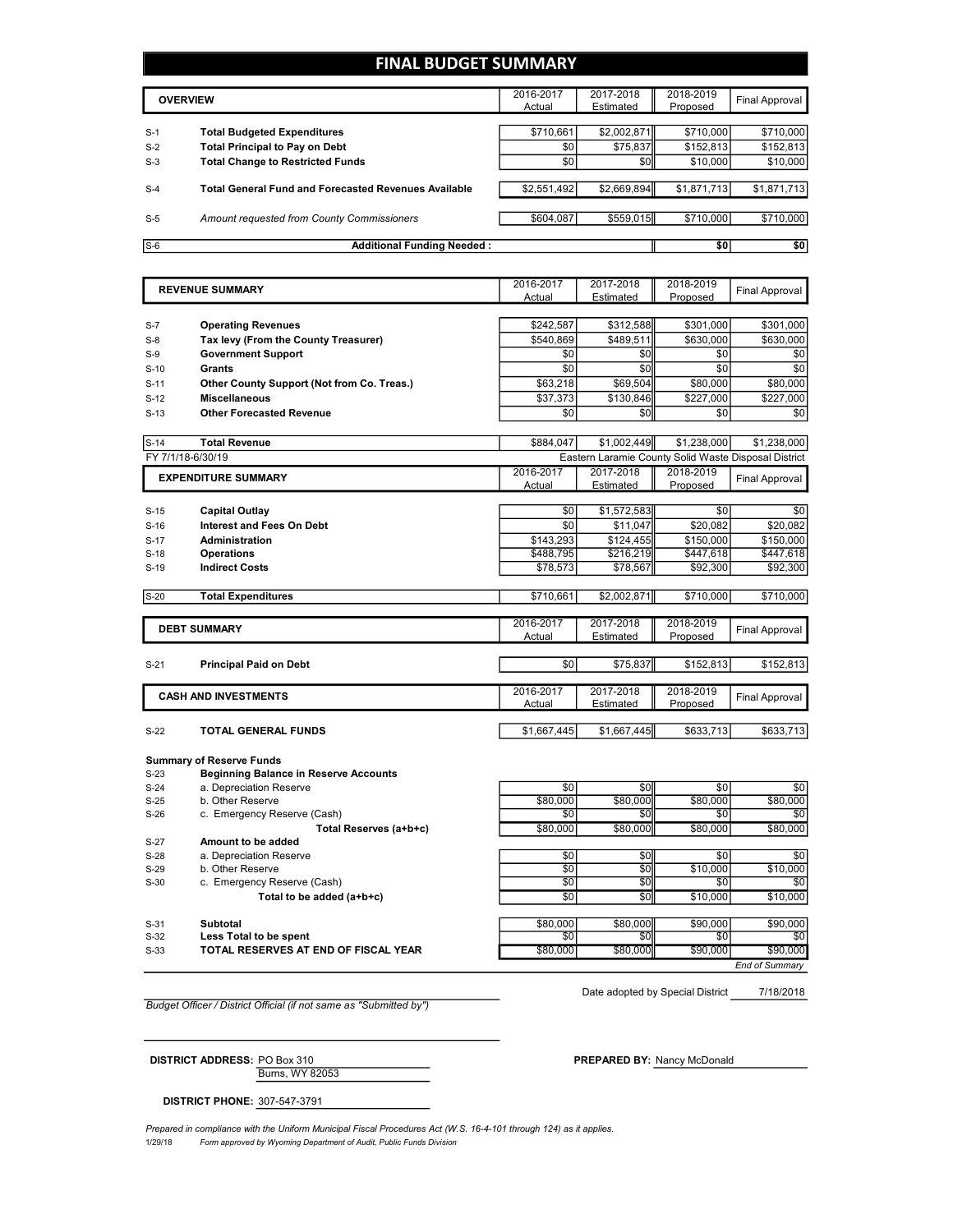# **Final Budget**

Eastern Laramie County Solid Waste Disposal District **NAME OF DISTRICT/BOARD**

**FYE** 6/30/2019

|         | <b>PROPERTY TAXES AND ASSESSMENTS</b>          |                          |                 |           |            |                       |
|---------|------------------------------------------------|--------------------------|-----------------|-----------|------------|-----------------------|
|         |                                                |                          |                 |           |            |                       |
|         |                                                |                          | 2016-2017       | 2017-2018 | 2018-2019  | <b>Final Approval</b> |
|         |                                                |                          | Actual          | Estimated | Proposed   |                       |
| $R-1$   | <b>Property Taxes and Assessments Received</b> |                          |                 |           |            |                       |
| $R-1.1$ | Tax Levy (From the County Treasurer)           |                          | \$540,869       | \$489,511 | \$630,000  | \$630,000             |
| $R-1.2$ | <b>Other County Support</b>                    |                          | \$63,218        | \$69,504  | \$80,000   | \$80,000              |
|         | <b>FORECASTED REVENUE</b>                      |                          |                 |           |            |                       |
|         |                                                |                          |                 |           |            |                       |
|         |                                                |                          | 2016-2017       | 2017-2018 | 2018-2019  | <b>Final Approval</b> |
|         |                                                |                          | Actual          | Estimated | Proposed   |                       |
| $R-2$   | <b>Revenues from Other Governments</b>         |                          |                 |           |            |                       |
| $R-2.1$ | State Aid                                      |                          |                 |           |            |                       |
| $R-2.2$ | Additional County Aid (non-treasurer)          |                          |                 |           |            |                       |
| $R-2.3$ | City (or Town) Aid                             |                          |                 |           |            |                       |
| $R-2.4$ | Other (Specify)                                |                          |                 |           |            |                       |
| $R-2.5$ | <b>Total Government Support</b>                |                          | $\overline{50}$ | \$0       | $\sqrt{6}$ | \$0                   |
| $R-3$   | <b>Operating Revenues</b>                      |                          |                 |           |            |                       |
| $R-3.1$ | <b>Customer Charges</b>                        |                          | \$242,587       | \$301,983 | \$300,000  | \$300,000             |
| $R-3.2$ | Sales of Goods or Services                     |                          |                 | \$10,605  | \$1,000    | \$1,000               |
| $R-3.3$ | <b>Other Assessments</b>                       |                          |                 |           |            |                       |
| $R-3.4$ | <b>Total Operating Revenues</b>                |                          | \$242,587       | \$312,588 | \$301,000  | \$301,000             |
| $R-4$   | <b>Grants</b>                                  |                          |                 |           |            |                       |
| $R-4.1$ | <b>Direct Federal Grants</b>                   |                          |                 |           |            |                       |
| $R-4.2$ | Federal Grants thru State Agencies             |                          |                 |           |            |                       |
| $R-4.3$ | <b>Grants from State Agencies</b>              |                          |                 |           |            |                       |
| $R-4.4$ | <b>Total Grants</b>                            |                          | $\sqrt{6}$      | \$0       | \$0        | \$0                   |
| $R-5$   | <b>Miscellaneous Revenue</b>                   |                          |                 |           |            |                       |
| $R-5.1$ | Interest                                       |                          | \$9,686         | \$7,480   | \$6,000    | \$6.000               |
| $R-5.2$ | Other: Specify                                 | 6th Penny Monies Scraper | \$27,687        | \$123,366 | \$221,000  | \$221,000             |
| $R-5.3$ | Other: Additional                              |                          |                 |           |            |                       |
| $R-5.4$ | <b>Total Miscellaneous</b>                     |                          | \$37,373        | \$130,846 | \$227,000  | \$227,000             |
| $R-5.5$ | <b>Total Forecasted Revenue</b>                |                          | \$279,960       | \$443,434 | \$528,000  | \$528,000             |
| $R-6$   | <b>Other Forecasted Revenue</b>                |                          |                 |           |            |                       |
| $R-6.1$ | a. Other past due-as estimated by Co. Treas.   |                          |                 |           |            |                       |
| $R-6.2$ | b. Other forecasted revenue (specify):         |                          |                 |           |            |                       |
| $R-6.3$ |                                                |                          |                 |           |            |                       |
| $R-6.4$ |                                                |                          |                 |           |            |                       |
| $R-6.5$ |                                                |                          |                 |           |            |                       |

R-6.6 **Total Other Forecasted Revenue (a+b)** \$0 \$0 \$0 \$0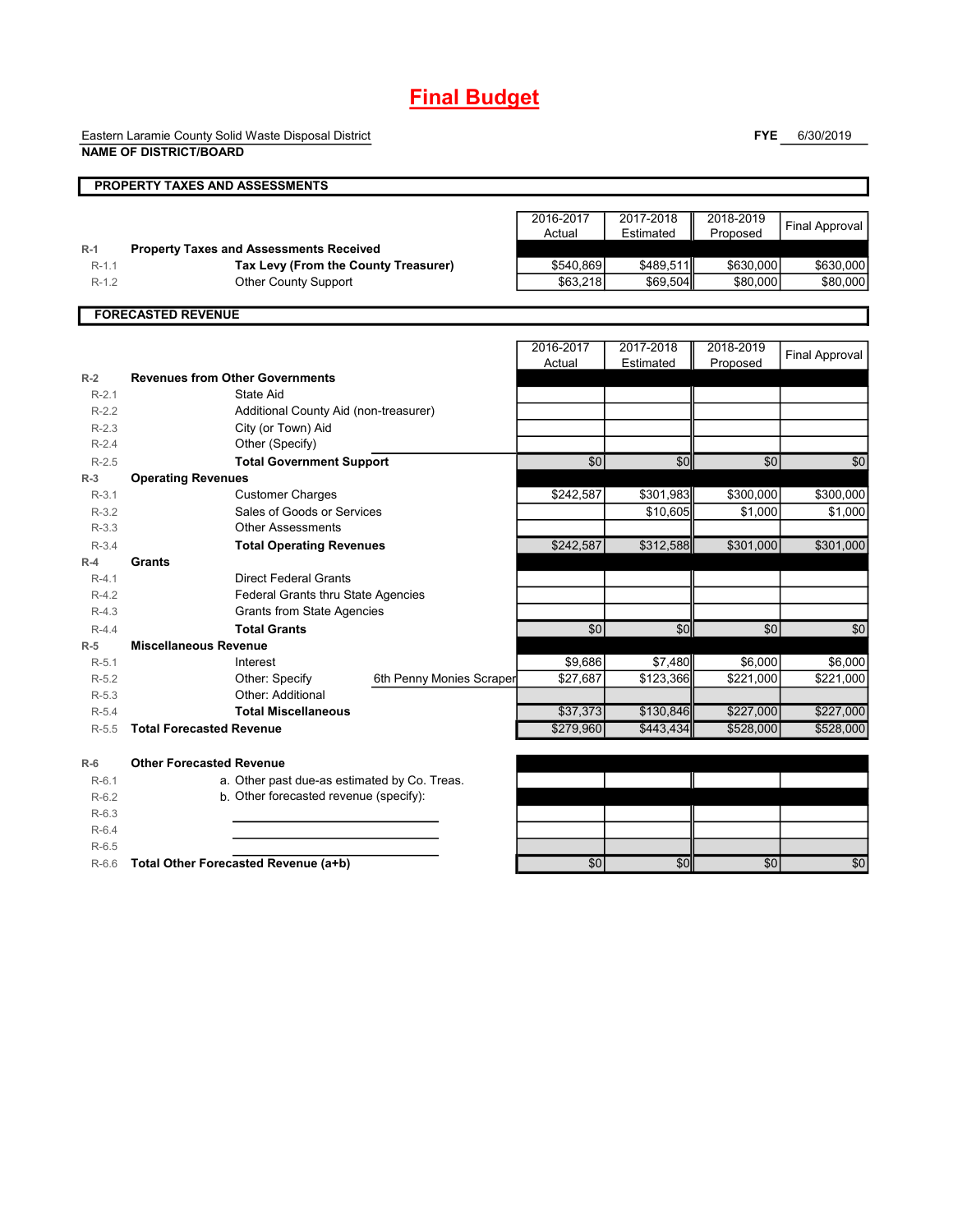## **CAPITAL OUTLAY BUDGET**

|           |                                | $1$ total | <b>Lutriutu</b> | , , opoooa |
|-----------|--------------------------------|-----------|-----------------|------------|
| $E-1$     | <b>Capital Outlay</b>          |           |                 |            |
| $E - 1.1$ | <b>Real Property</b>           |           |                 |            |
| $E-1.2$   | Vehicles                       |           |                 |            |
| $E-1.3$   | Office Equipment               |           |                 |            |
| $E - 1.4$ | Other (Specify)                |           |                 |            |
| $E-1.5$   | Cell D Liner & Leachate        | \$0       | \$1,426,049     | \$0        |
| $E-1.6$   | <b>Equipment Shop Addition</b> | \$0       | \$146.534       | \$0        |
| $E-1.7$   |                                |           |                 |            |
| $E-1.8$   | <b>TOTAL CAPITAL OUTLAY</b>    | \$0       | \$1,572,583     | \$0        |

|         |                             |                                | 2016-2017 | 2017-2018   | 2018-2019 |                       |
|---------|-----------------------------|--------------------------------|-----------|-------------|-----------|-----------------------|
|         |                             |                                | Actual    | Estimated   | Proposed  | <b>Final Approval</b> |
|         | <b>Capital Outlay</b>       |                                |           |             |           |                       |
| $E-1.1$ |                             | <b>Real Property</b>           |           |             |           |                       |
| $E-1.2$ |                             | Vehicles                       |           |             |           |                       |
| $E-1.3$ |                             | Office Equipment               |           |             |           |                       |
| $E-1.4$ |                             | Other (Specify)                |           |             |           |                       |
| $E-1.5$ |                             | Cell D Liner & Leachate        | \$0       | \$1,426,049 | \$0       |                       |
| $E-1.6$ |                             | <b>Equipment Shop Addition</b> | \$0       | \$146,534   | \$0       |                       |
| $E-1.7$ |                             |                                |           |             |           |                       |
| $E-1.8$ | <b>TOTAL CAPITAL OUTLAY</b> |                                | \$0       | \$1,572,583 | \$0       | \$0                   |
|         |                             |                                |           |             |           |                       |

## **ADMINISTRATION BUDGET**

|           |                                      |                                 | , www             | <b>L</b> ournatou | <b>TRANSPORT</b> |
|-----------|--------------------------------------|---------------------------------|-------------------|-------------------|------------------|
| $E-2$     | <b>Personnel Services</b>            |                                 |                   |                   |                  |
| $E - 2.1$ |                                      | Administrator                   |                   |                   |                  |
| $E-2.2$   |                                      | Secretary                       | \$69,882          | \$76,385          | \$90,000         |
| $E-2.3$   |                                      | Clerical                        |                   |                   |                  |
| $E-2.4$   |                                      | Other (Specify)                 |                   |                   |                  |
| $E-2.5$   |                                      | Office Remodeling               | \$16,434          | \$0               | \$0              |
| $E-2.6$   |                                      | Utilites, Advertising, Milea    | \$18,900          | \$6,411           | \$12,000         |
| $E - 2.7$ |                                      |                                 |                   |                   |                  |
| $E-3$     | <b>Board Expenses</b>                |                                 |                   |                   |                  |
| $E - 3.1$ |                                      | Travel                          |                   |                   |                  |
| $E - 3.2$ |                                      | Mileage                         | \$2,464           | \$2,379           | \$2,500          |
| $E - 3.3$ |                                      | Other (Specify)                 |                   |                   |                  |
| $E - 3.4$ |                                      |                                 |                   |                   |                  |
| $E - 3.5$ |                                      |                                 |                   |                   |                  |
| $E - 3.6$ |                                      |                                 |                   |                   |                  |
| $E-4$     | <b>Contractual Services</b>          |                                 |                   |                   |                  |
| $E - 4.1$ |                                      | Legal                           | \$0               | \$88              | \$1,000          |
| $E-4.2$   |                                      | Accounting/Auditing             | $\overline{$}292$ | \$367             | \$500            |
| $E-4.3$   |                                      | Other (Specify)                 |                   |                   |                  |
| $E-4.4$   |                                      | Landfill Permits & DEQ R        | \$5,900           | \$6,000           | \$8,000          |
| $E-4.5$   |                                      | <b>Monitoring Wells Testing</b> | \$21,745          | \$22,831          | \$25,000         |
| $E-4.6$   |                                      |                                 |                   |                   |                  |
| $E-5$     | <b>Other Administrative Expenses</b> |                                 |                   |                   |                  |
| $E - 5.1$ |                                      | Office Supplies                 | \$7,676           | \$9,994           | \$11,000         |
| $E - 5.2$ |                                      | Office equipment, rent & repair |                   |                   |                  |
| $E-5.3$   |                                      | Education                       |                   |                   |                  |
| $E - 5.4$ |                                      | Registrations                   |                   |                   |                  |
| $E - 5.5$ |                                      | Other (Specify)                 |                   |                   |                  |
| $E-5.6$   |                                      |                                 |                   |                   |                  |
| $E - 5.7$ |                                      |                                 |                   |                   |                  |
| $E - 5.8$ |                                      |                                 |                   |                   |                  |
| $E-6$     | <b>TOTAL ADMINISTRATION</b>          |                                 | \$143,293         | \$124,455         | \$150,000        |

|           |                                      | 2016-2017 | 2017-2018 | 2018-2019 | <b>Final Approval</b> |
|-----------|--------------------------------------|-----------|-----------|-----------|-----------------------|
|           |                                      | Actual    | Estimated | Proposed  |                       |
| $E-2$     | <b>Personnel Services</b>            |           |           |           |                       |
| $E - 2.1$ | Administrator                        |           |           |           |                       |
| $E - 2.2$ | Secretary                            | \$69,882  | \$76,385  | \$90,000  | \$90,000              |
| $E - 2.3$ | Clerical                             |           |           |           |                       |
| $E - 2.4$ | Other (Specify)                      |           |           |           |                       |
| $E - 2.5$ | Office Remodeling                    | \$16,434  | \$0       | \$0       |                       |
| $E-2.6$   | Utilites, Advertising, Milea         | \$18,900  | \$6,411   | \$12,000  | \$12,000              |
| $E - 2.7$ |                                      |           |           |           |                       |
| $E-3$     | <b>Board Expenses</b>                |           |           |           |                       |
| $E - 3.1$ | Travel                               |           |           |           |                       |
| $E - 3.2$ | Mileage                              | \$2,464   | \$2,379   | \$2,500   | \$2,500               |
| $E - 3.3$ | Other (Specify)                      |           |           |           |                       |
| $E - 3.4$ |                                      |           |           |           |                       |
| $E - 3.5$ |                                      |           |           |           |                       |
| $E - 3.6$ |                                      |           |           |           |                       |
| $E-4$     | <b>Contractual Services</b>          |           |           |           |                       |
| $E-4.1$   | Legal                                | \$0       | \$88      | \$1,000   | \$1,000               |
| $E - 4.2$ | Accounting/Auditing                  | \$292     | \$367     | \$500     | \$500                 |
| $E-4.3$   | Other (Specify)                      |           |           |           |                       |
| $E - 4.4$ | Landfill Permits & DEQ R             | \$5,900   | \$6,000   | \$8,000   | \$8,000               |
| $E-4.5$   | <b>Monitoring Wells Testing</b>      | \$21,745  | \$22,831  | \$25,000  | \$25,000              |
| $E-4.6$   |                                      |           |           |           |                       |
| $E-5$     | <b>Other Administrative Expenses</b> |           |           |           |                       |
| $E-5.1$   | <b>Office Supplies</b>               | \$7,676   | \$9,994   | \$11,000  | \$11,000              |
| $E - 5.2$ | Office equipment, rent & repair      |           |           |           |                       |
| $E - 5.3$ | Education                            |           |           |           |                       |
| $E-5.4$   | Registrations                        |           |           |           |                       |
| $E - 5.5$ | Other (Specify)                      |           |           |           |                       |
| $E - 5.6$ |                                      |           |           |           |                       |
| $E - 5.7$ |                                      |           |           |           |                       |
| $E - 5.8$ |                                      |           |           |           |                       |
| $E-6$     | <b>TOTAL ADMINISTRATION</b>          | \$143,293 | \$124,455 | \$150,000 | \$150,000             |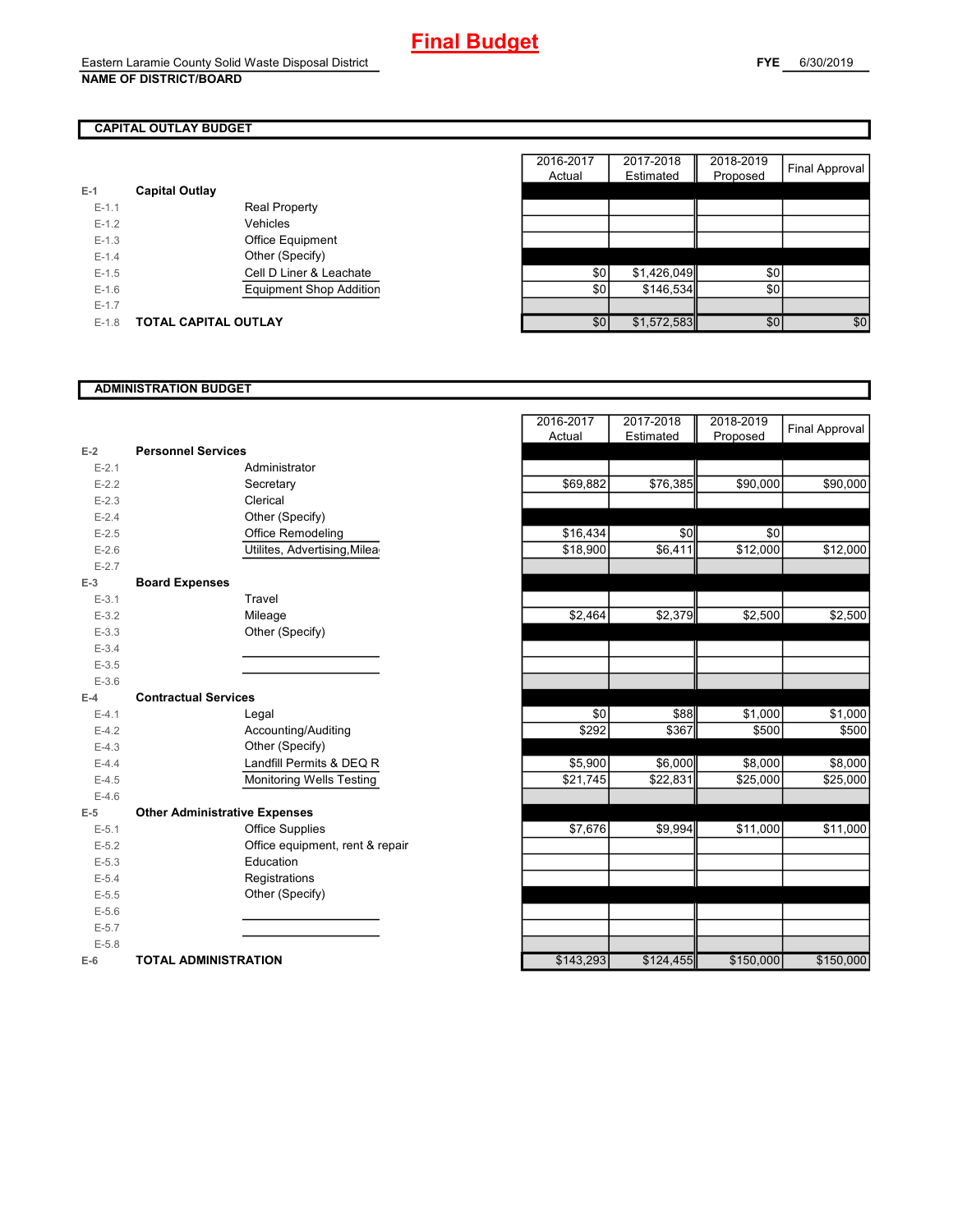# **Final Budget**

Eastern Laramie County Solid Waste Disposal District

T

## **OPERATIONS BUDGET**

| $E-7$     | <b>Personnel Services</b>              |                                             |
|-----------|----------------------------------------|---------------------------------------------|
| $E - 7.1$ |                                        | <b>Wages--Operations</b>                    |
| $E - 7.2$ |                                        | <b>Service Contracts</b>                    |
| $E - 7.3$ |                                        | Other (Specify)                             |
| $E - 7.4$ |                                        |                                             |
| $E - 7.5$ |                                        |                                             |
| $E - 7.6$ |                                        |                                             |
| $E-8$     | Travel                                 |                                             |
| $E-8.1$   |                                        | Mileage                                     |
| $E-8.2$   |                                        | Other (Specify)                             |
| $E-8.3$   |                                        |                                             |
| $E - 8.4$ |                                        |                                             |
| $E - 8.5$ |                                        |                                             |
| $E-9$     | <b>Operating supplies (List)</b>       |                                             |
| $E-9.1$   |                                        | Fuel, Grease, Oil                           |
| $E-9.2$   |                                        | Maintaince Repair Equip                     |
| $E-9.3$   |                                        | Shop Supplies                               |
| $E-9.4$   |                                        |                                             |
| $E-9.5$   |                                        |                                             |
| $E-10$    | <b>Program Services (List)</b>         |                                             |
|           |                                        |                                             |
| $E-10.1$  |                                        | Seminars                                    |
| $E-10.2$  |                                        |                                             |
| $E-10.3$  |                                        |                                             |
| $E-10.4$  |                                        |                                             |
| $E-10.5$  |                                        |                                             |
| $E-11$    |                                        |                                             |
| $E-11.1$  | <b>Contractual Arrangements (List)</b> |                                             |
| $E-11.2$  |                                        | <b>Building Prop Maintance</b><br>Road Base |
| $E-11.3$  |                                        | <b>Perimeter Fence</b>                      |
| $E-11.4$  |                                        |                                             |
| $E-11.5$  |                                        |                                             |
| $E-12$    | <b>Other operations (Specify)</b>      |                                             |
| $E-12.1$  |                                        | Area 3 Closing                              |
| $E-12.2$  |                                        | <b>Landfill Closing Cost</b>                |
| $E-12.3$  |                                        |                                             |
| $E-12.4$  |                                        |                                             |
| $E-12.5$  |                                        |                                             |

|                    |                                        | 2016-2017 | 2017-2018 | 2018-2019 | <b>Final Approval</b> |
|--------------------|----------------------------------------|-----------|-----------|-----------|-----------------------|
|                    |                                        | Actual    | Estimated | Proposed  |                       |
| $E-7$              | <b>Personnel Services</b>              |           |           |           |                       |
| $E - 7.1$          | Wages--Operations                      | \$122,348 | \$120,551 | \$135,000 | \$135,000             |
| $E - 7.2$          | <b>Service Contracts</b>               |           |           |           |                       |
| $E - 7.3$          | Other (Specify)                        |           |           |           |                       |
| $E - 7.4$          |                                        |           |           |           |                       |
| $E - 7.5$          |                                        |           |           |           |                       |
| $E - 7.6$<br>$E-8$ | <b>Travel</b>                          |           |           |           |                       |
| $E-8.1$            | Mileage                                |           |           |           |                       |
| $E-8.2$            | Other (Specify)                        |           |           |           |                       |
| $E - 8.3$          |                                        |           |           |           |                       |
| $E - 8.4$          |                                        |           |           |           |                       |
| $E - 8.5$          |                                        |           |           |           |                       |
| E-9                | <b>Operating supplies (List)</b>       |           |           |           |                       |
| $E - 9.1$          | Fuel, Grease, Oil                      | \$16,047  | \$20,963  | \$30,000  | \$30,000              |
| $E-9.2$            | Maintaince Repair Equip                | \$11,057  | \$4,799   | \$25,000  | \$25,000              |
| $E-9.3$            | <b>Shop Supplies</b>                   | \$755     | \$1,084   | \$1,200   | \$1,200               |
| $E - 9.4$          |                                        |           |           |           |                       |
| $E - 9.5$          |                                        |           |           |           |                       |
| $E-10$             | <b>Program Services (List)</b>         |           |           |           |                       |
| $E-10.1$           | Seminars                               | \$0       | \$0       | \$1,000   | \$1,000               |
| $E-10.2$           |                                        |           |           |           |                       |
| $E-10.3$           |                                        |           |           |           |                       |
| $E-10.4$           |                                        |           |           |           |                       |
| $E-10.5$           |                                        |           |           |           |                       |
| $E-11$             | <b>Contractual Arrangements (List)</b> |           |           |           |                       |
| $E-11.1$           | <b>Building Prop Maintance</b>         | \$3,688   | \$1,961   | \$2,000   | \$2,000               |
| $E-11.2$           | Road Base                              | \$0       | \$48,000  | \$20,000  | \$20,000              |
| $E-11.3$           | Perimeter Fence                        |           | \$18,861  | \$10,000  | \$10,000              |
| $E-11.4$           |                                        |           |           |           |                       |
| $E-11.5$           |                                        |           |           |           |                       |
| $E-12$             | <b>Other operations (Specify)</b>      |           |           |           |                       |
| $E-12.1$           | Area 3 Closing                         | \$334,723 | \$0       | \$223,238 | \$223,238             |
| $E-12.2$           | Landfill Closing Cost                  | \$177     | \$0       | \$180     | \$180                 |
| $E-12.3$           |                                        |           |           |           |                       |
| $E-12.4$           |                                        |           |           |           |                       |
| $E-12.5$           |                                        |           |           |           |                       |
| E-13               | <b>TOTAL OPERATIONS</b>                | \$488,795 | \$216,219 | \$447,618 | \$447,618             |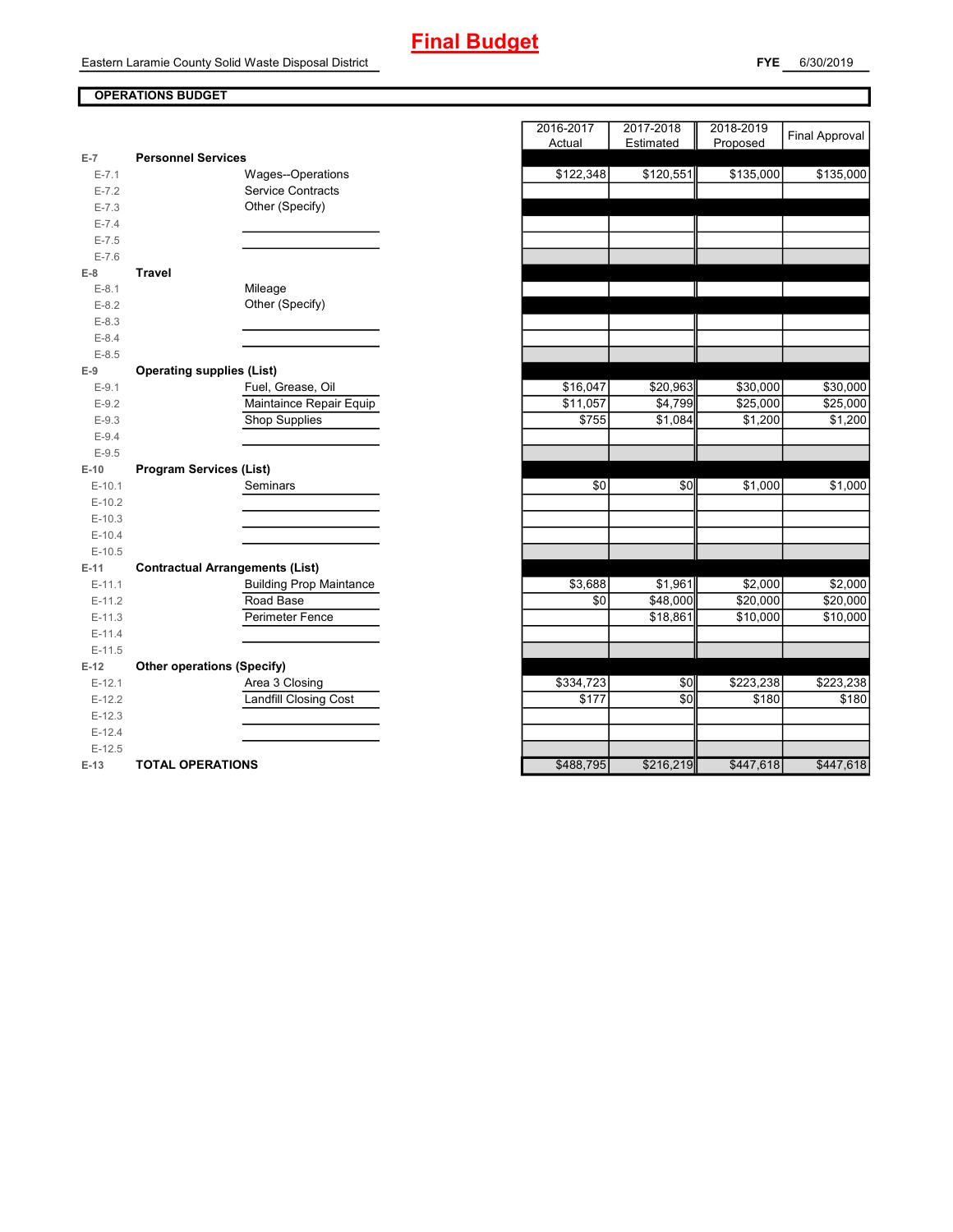# **Final Budget**

Eastern Laramie County Solid Waste Disposal District

**FYE** 6/30/2019

┱

### **INDIRECT COSTS BUDGET**

| E-14     | Insurance                     |
|----------|-------------------------------|
| $F-14.1$ | Liability                     |
| $F-142$  | <b>Buildings and vehicles</b> |
| $F-14.3$ | Equipment                     |
| $F-144$  | Other (Specify)               |
| $E-14.5$ |                               |
| $F-146$  |                               |
| $F-147$  |                               |
| E-15     | Indirect payroll costs:       |
| $E-15.1$ | FICA (Social Security) taxes  |
| $E-15.2$ | <b>Workers Compensation</b>   |
| $E-15.3$ | <b>Unemployment Taxes</b>     |
| $E-15.4$ | Retirement                    |
| $E-15.5$ | Health Insurance              |
| $E-15.6$ | Other (Specify)               |
| $E-15.7$ |                               |
| $E-15.8$ |                               |
| $E-15.9$ |                               |
| $E-16$   | <b>Depreciation Expenses</b>  |
| $E-17$   | <b>TOTAL INDIRECT COSTS</b>   |

|          |                              |                              | 2016-2017 | 2017-2018 | 2018-2019 |                |
|----------|------------------------------|------------------------------|-----------|-----------|-----------|----------------|
|          |                              |                              | Actual    | Estimated | Proposed  | Final Approval |
| $E-14$   | Insurance                    |                              |           |           |           |                |
| $E-14.1$ | Liability                    |                              | \$2,636   | \$2,407   | \$2,600   | \$2,600        |
| $E-14.2$ |                              | Buildings and vehicles       | \$2,636   | \$2,407   | \$2,600   | \$2,600        |
| $E-14.3$ | Equipment                    |                              | \$2,636   | \$2,407   | \$2,600   | \$2,600        |
| $E-14.4$ | Other (Specify)              |                              |           |           |           |                |
| $E-14.5$ |                              |                              |           |           |           |                |
| $E-14.6$ |                              |                              |           |           |           |                |
| $E-14.7$ |                              |                              |           |           |           |                |
| $E-15$   | Indirect payroll costs:      |                              |           |           |           |                |
| $E-15.1$ |                              | FICA (Social Security) taxes | \$14,706  | \$15,066  | \$20,000  | \$20,000       |
| $E-15.2$ |                              | <b>Workers Compensation</b>  | \$4,268   | \$3,596   | \$4,200   | \$4,200        |
| $E-15.3$ |                              | Unemployment Taxes           | \$343     | \$185     | \$300     | \$300          |
| $E-15.4$ | Retirement                   |                              | \$26,833  | \$28,029  | \$30,000  | \$30,000       |
| $E-15.5$ |                              | <b>Health Insurance</b>      | \$24,515  | \$24,470  | \$30,000  | \$30,000       |
| $E-15.6$ | Other (Specify)              |                              |           |           |           |                |
| $E-15.7$ |                              |                              |           |           |           |                |
| $E-15.8$ |                              |                              |           |           |           |                |
| $E-15.9$ |                              |                              |           |           |           |                |
| $E-16$   | <b>Depreciation Expenses</b> |                              |           |           |           |                |
| $E-17$   | <b>TOTAL INDIRECT COSTS</b>  |                              | \$78,573  | \$78,567  | \$92,300  | \$92,300       |
|          |                              |                              |           |           |           |                |

### **DEBT SERVICE BUDGET**

|         |                           | 2016-2017 | 2017-2018 | 2018-2019 | <b>Final Approval</b> |
|---------|---------------------------|-----------|-----------|-----------|-----------------------|
|         |                           | Actual    | Estimated | Proposed  |                       |
| $D-1$   | <b>Debt Service</b>       |           |           |           |                       |
| $D-1.1$ | Principal                 | \$٥١      | \$75.837  | \$152.813 | \$152,813             |
| $D-1.2$ | Interest                  | \$0       | \$11.047  | \$20.082  | \$20.082              |
| $D-1.3$ | Fees                      | \$0       | <b>SO</b> |           |                       |
| $D-2$   | <b>TOTAL DEBT SERVICE</b> | \$0       | \$86,884  | \$172,895 | \$172,895             |